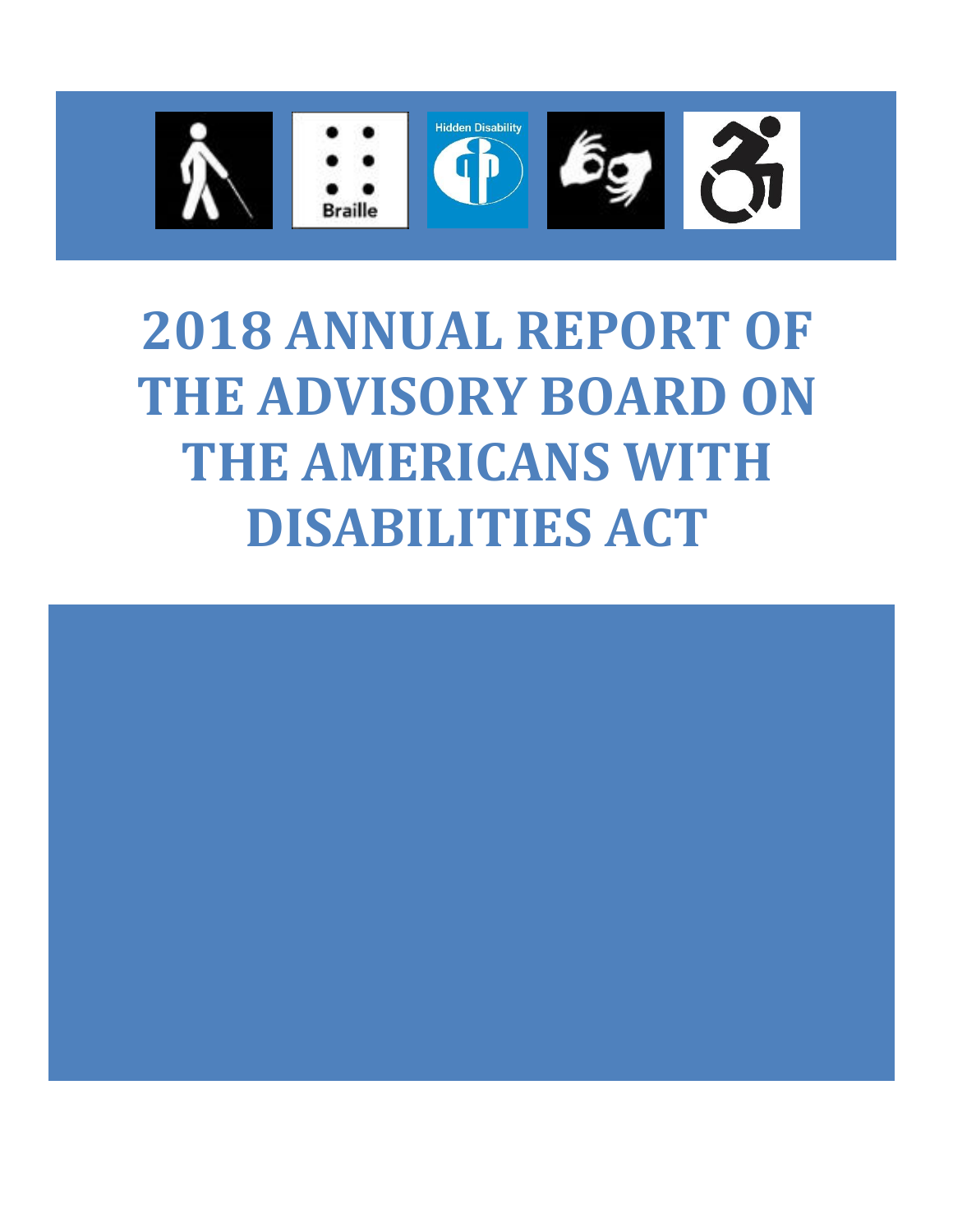## **2018 Members of The Advisory Board on the Americans with Disabilities Act**

The Hon. Patrick L. Carroll III, Chief Court Administrator, Chair

Attorney Mark Ciarciello, Administrative Services Division Attorney Carl Cicchetti, Supreme & Appellate Court Mr. Charles Epstein, Judicial Marshal Services Ms. Kathleen Gensheimer, Administrative Services Division Ms. Kristen Giantonio, Information Technology Division Ms. Sandra Lugo Ginés, Superior Court Operations Division Attorney Paul Hartan, Supreme & Appellate Court Mr. Michael Hines, Court Support Services Division Ms. Laura Jovino, Administrative Services Division Attorney Brittany Kaplan, External Affairs Division Attorney Deirdre McPadden, Judge Support Services Attorney Cynthia Theran, Court Support Services Division

Outgoing Members: Ms. Doreen Del Bianco and Attorney Jessie Opinion

Legal Advisors to the Advisory Board: Attorney Viviana Livesay & Attorney Lori Petruzzelli Legal Services Unit

ADA Central Office Staff: Ms. Heather Collins, Ms. Allison Gill & Ms. Regina Picard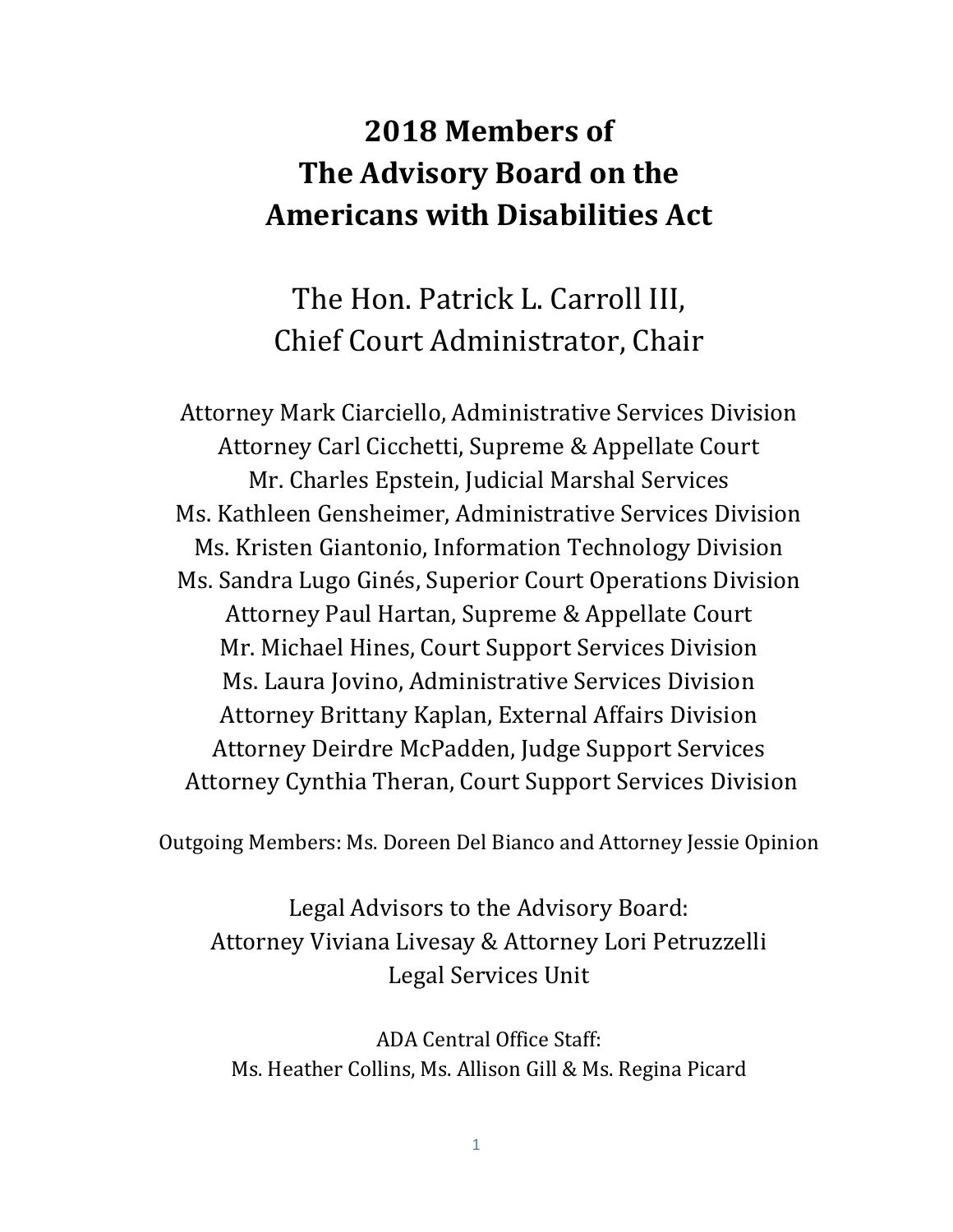**This report is available in other formats, upon request.**

**Please E-mail [ADAProgram@jud.ct.gov](mailto:ADAProgram@jud.ct.gov) if you need this report in another format, and allow time for processing.**

**The rest of this page is blank.**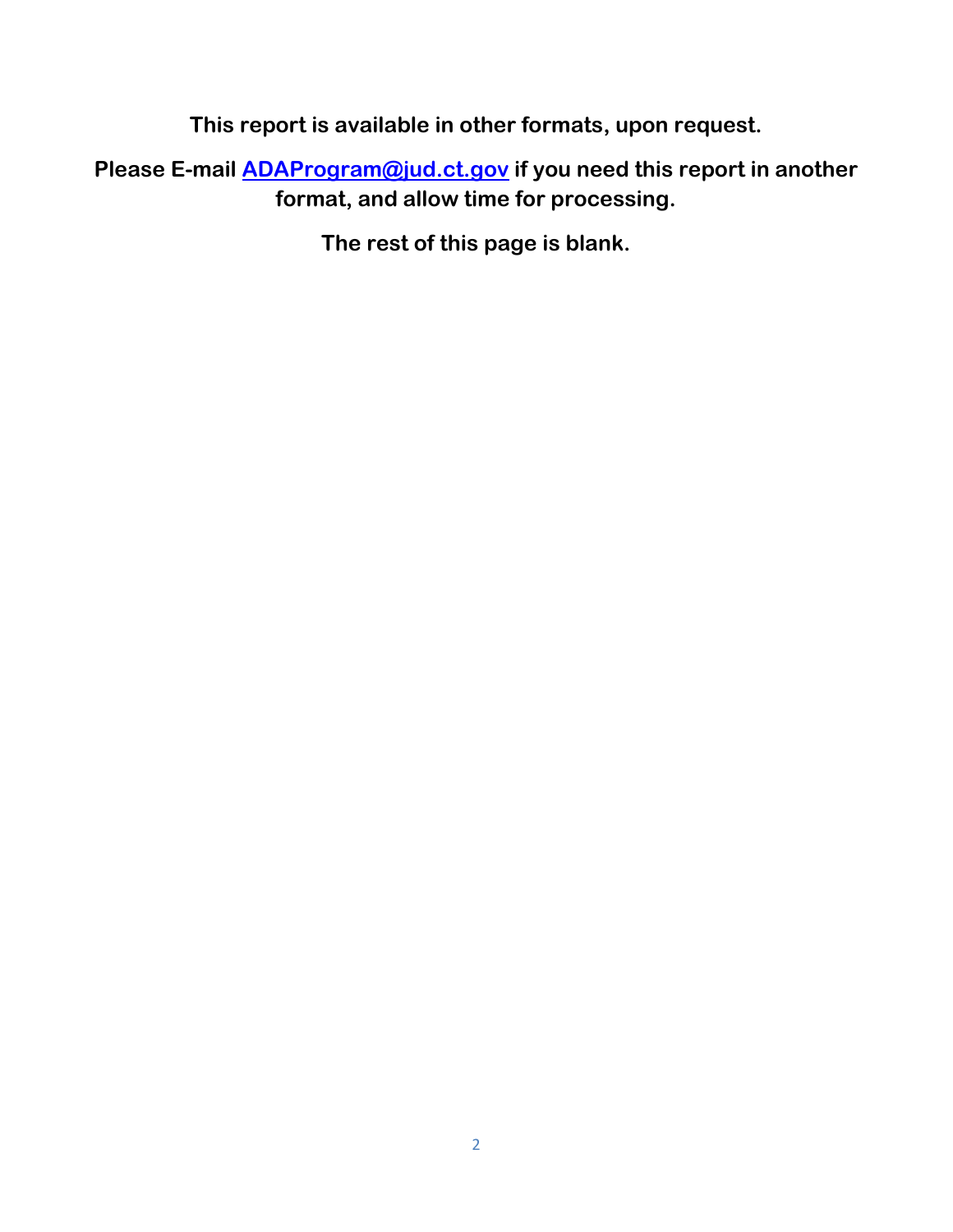#### **Annual Report to**

### **Chief Justice Richard A. Robinson from The Advisory Board on the Americans with Disabilities Act May 15, 2019**

In 2018, the Connecticut Judicial Branch continued to lead the way in compliance with both the letter and spirit of Title II of the Americans with Disabilities Act (ADA), helping to ensure that people with disabilities have equal access to justice. A pillar of compliance is ensuring that Judicial Branch employees are familiar with the law and its requirements.

As an example of leading the way, all Judicial Branch staff, from administrative assistants to staff attorneys in the Supreme and Appellate courts, were notified in May 2018 that they would be required to complete an online overview of the Act, entitled, "*The Nuts and Bolts of the ADA*." Between May and the end of December, more than 3,800 employees completed this 75-minute training, which was created in-house and which explains the Act, how to request an accommodation, the grievance process, and how to provide assistance to members of the public with disabilities both seen, and unseen.

This report will highlight accomplishments in 2018 across the Branch to ensure equal access, and reveal suggestions for continued compliance in 2019 and beyond. Judge Carroll and the Board extend their appreciation to former members Ms. Doreen Del Bianco of External Affairs, and Attorney Jessie Opinion of the Appellate Court for their service to the Advisory Board through 2018.

#### **Ongoing Initiatives**

#### **Training**

Training Judicial Branch employees on how to assist a person with a disability to secure a reasonable accommodation has been and will continue to be a focus of the Branch's efforts at maintaining its compliance with the Act.

Over the last several years, as technology and staffing needs and availability have changed, there has been a shift away from providing only in-person training, to expanding online training offerings. The Branch has offered for several years an Overview of Disability Rights training with permission from the New England ADA Center, one of our partner stakeholders. Over the last two years, the Branch has developed its own online training, based on in-person trainings that, while successful, did not allow for large numbers of staff to be trained. In 2017, the online Service Animals 101 was created by the Centralized ADA Unit, and in 2018, an online version of The Nuts and Bolts of the ADA was written and produced by the unit with assistance from the Superior Court Operations Employee Education and Development Unit.

In addition to the mandatory online *Nuts and Bolts* program, Judicial Branch staff completed thousands of hours of additional online training and in-person learning. Beyond the *Nuts and Bolts* online training, staff completed: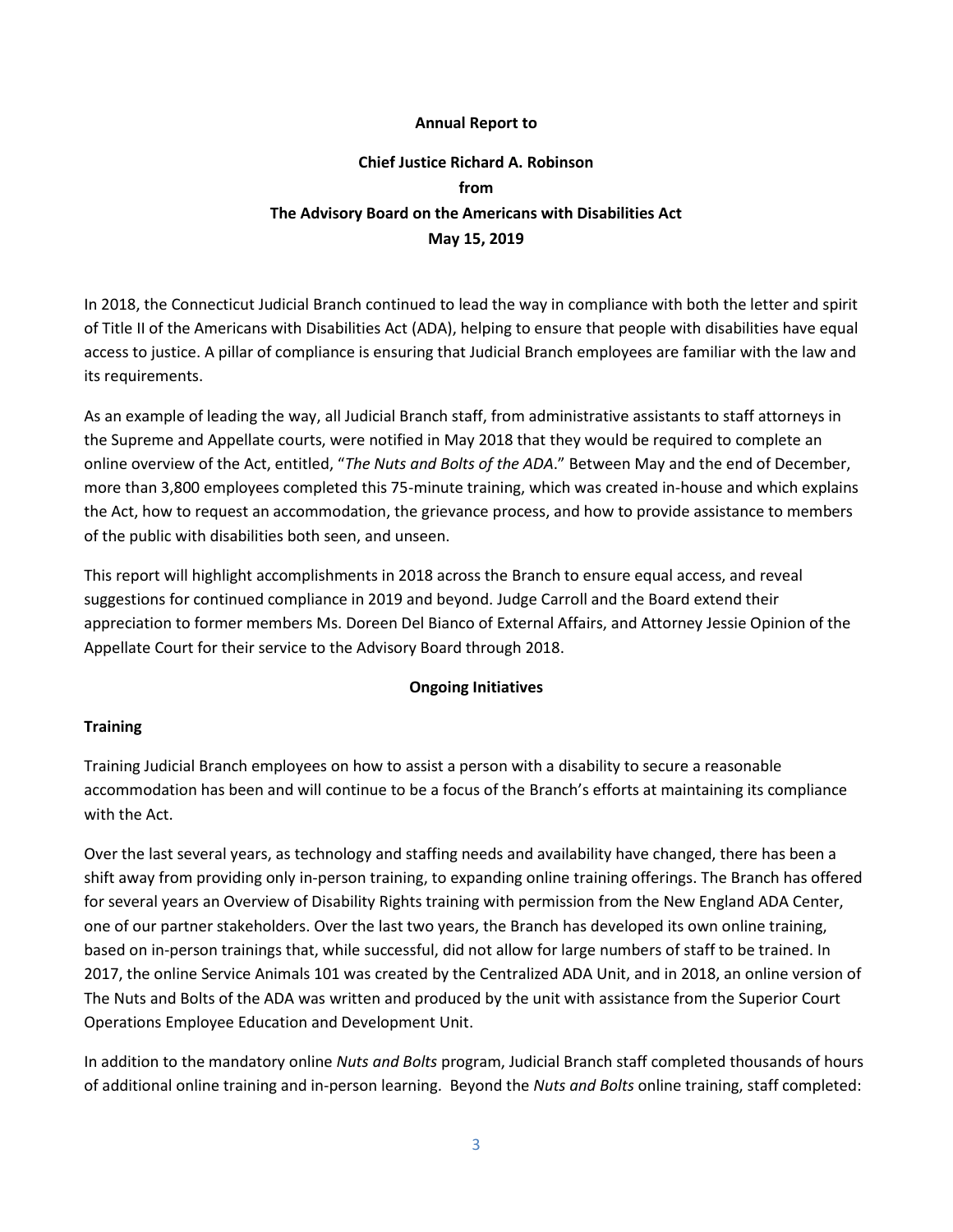- Online *Service Animals 101*
- Online *Overview of Disability Rights*
- Information Technology Division's online ADA Compliance Verification Tools
- Title I Supervisory Training: facilitator- led training was provided in the Human Resource Management Unit, focusing on the interactive process in accommodation and disability issues for Branch employees.
- In-person trainings. This category includes ADA information sessions held across the state, as well as the instructor-led *Popcorn and Possibilities*, *Nuts and Bolts of the Americans with Disabilities Act* with a practicum; *Successful Interactions with People with Hidden Disabilities*; and targeted training for supervisors and other unit-specific groups including Jury administrators and CSSD managers.

Also in 2018, three short "how-to" videos for staff, including on how to complete a Request for Accommodation form for a member of the public, and how to use the audio-enhancing FM Kit and individual pocket-talkers, were developed in-house and published on the Branch's intranet site.

#### **Facilities**

The Administrative Services Division oversees the Judicial Branch's facilities, including owned and leased buildings and office spaces such as courthouses, probation offices, and Support Enforcement Services offices. In 2018, the Division worked with the U.S. Department of Justice to conduct a thorough assessment of the New Haven Judicial District's courthouse public, private, and prisoner areas. This extensive review resulted in a list of recommendations from the Department. This included addressing projects both minor, such as rehanging coat racks, brochure racks, and restroom mirrors, to addressing more long-term issues such as ramp slopes and wheelchair seating within courtroom assembly areas. The Branch, through the Facilities unit, presented the DOJ an action plan, including retaining an ADA consultant. The Branch is waiting on the Department of Justice's response.

Also in 2018, the Branch received more than \$1 million to update jury assembly restrooms in six courthouses in Danbury, Fairfield, Hartford, New Haven, New London, and Waterbury. The restrooms will be constructed/retrofitted with accessible and compliant entry widths and wheelchair-turning radius, and outfitted with new fixtures and dispensers installed at accessible heights. This project, which began with an extensive assessment in 2016, is expected to be completed in the summer of 2019.

Facilities has also installed automatic door openers in five locations across Bridgeport, New Haven, and Waterbury, at a cost of \$130,000.

#### **Outreach**

The Branch's External Affairs Division maintains a list of available speakers to address community groups and others as part of its Speakers Bureau outreach program. In 2018, the Division added the availability of the Centralized ADA Office to speak to those groups about how to access the Branch's program, processes and facilities for people with disabilities.

The Centralized Office has also conducted outreach, with a presentation at a Legal Exchange program for the public in the Hartford Judicial District, one of the busiest JDs in the state. The office also encourages Chief Clerks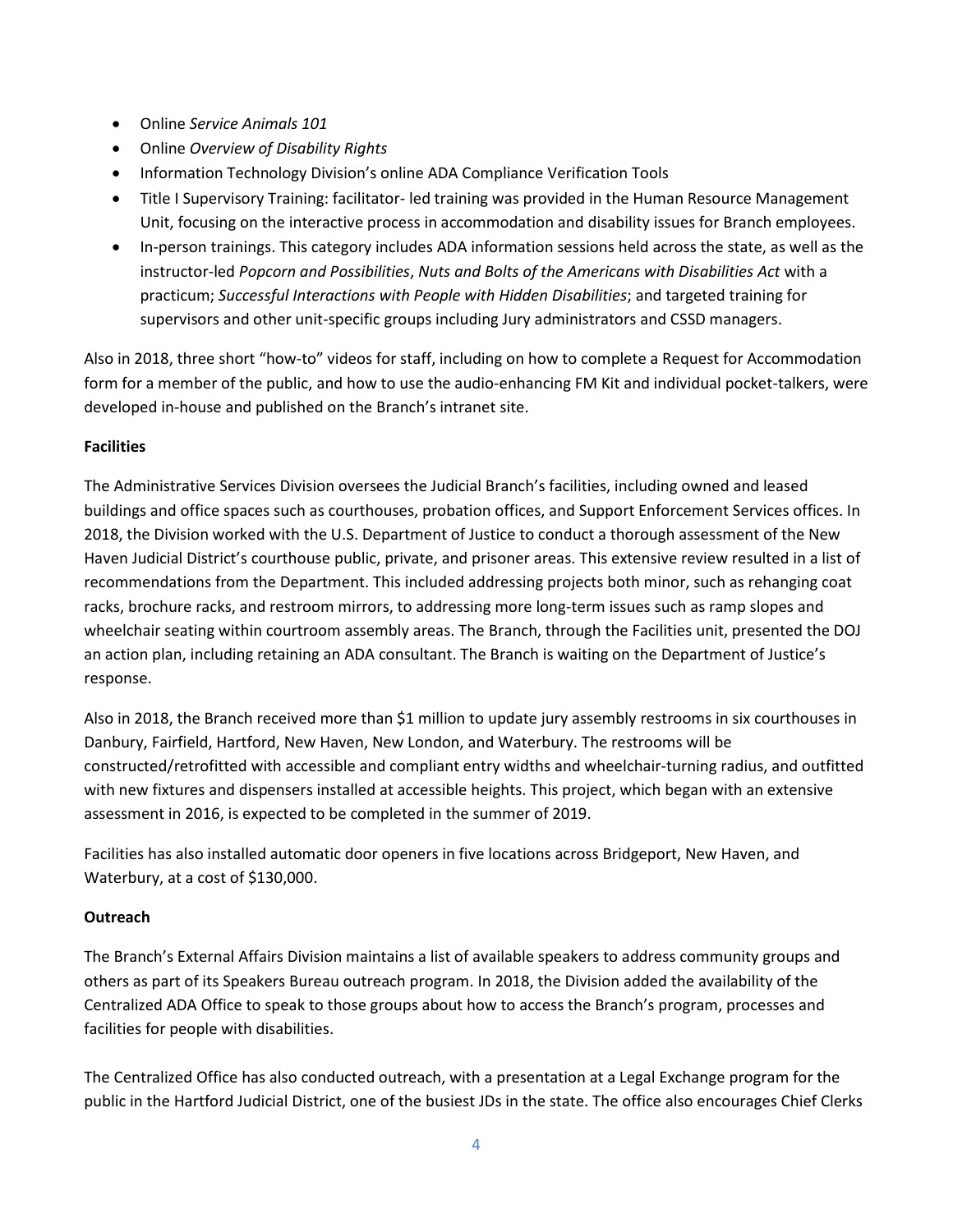to invite prosecutors and public defenders, whose offices are in Branch-owned courthouses, to attend ADA information sessions, and some have.

In order to respond to a growing number of requests by people with disabilities to bring a non-party, nonattorney to proceedings both public and confidential, the Branch's Legal Services Unit created a three-page brochure, *[Guidelines for Use of a Support Person in Proceedings](https://jud.ct.gov/ADA/FINAL_%20Support%20Person%20Guidelines.pdf)*, and published it to the Branch's [ADA homepage](https://jud.ct.gov/ADA/default.htm) on the internet in April 2018.

#### **Technology**

In 2018, the Branch launched the use of a database to track ADA accommodations from the public. The database contains the requestor's name, accommodation, date of accommodation, and location of the accommodation. The database was built by Superior Court Operations Division in conjunction with input about operational needs and usability from the Court Support Services division. An ADA database icon was placed on every Branch desktop to allow any staff member the ability to view a person's accommodation, and to allow new accommodation requests to be entered. The database was created in response to a Department of Justice audit that recommended the Branch create a way for the granted accommodation(s) to follow the individual across the Branch, from lower to upper courts. Staff received a notice of the database and its requirements; a two-page guide to using the database; and how-to videos were created to demonstrate the database's use.

On November 1, 2018, the Judicial Branch began offering access to most digital audio recordings of proceedings, to members of the public. Prior to this administrative change, audio had been granted only to people with disabilities. The decision to provide audio access helps to remove a barrier to access to the judicial system.

#### **Future Initiatives**

**Training:** In 2019, training initiatives online and in person will continue to ensure the Branch's compliance with the Americans with Disabilities Act, by providing current information about the requirements under the Act, and supporting the spirit of the Act. Specifically, the Branch will:

- Continue its requirement of completion of the online Nuts and Bolts of the ADA for all new hires. Additionally, Judicial Marshal Services requires all new recruits to complete three ADA-related trainings: *Service Animals 101, Hearing Voices*, and on ADA Policy and Procedures.
- Conduct information sessions with Judicial Branch supervisors and staff at locations across the state and encourage attendance by our judicial stakeholders, public defenders and states attorneys and their respective staffs. These sessions, conducted by the Centralized ADA Office staff and offered to every Division, are an opportunity to explain procedures and policies as related to the ADA, and to answer specific questions about accommodation requests, what the Branch can and cannot do, service animals, etc.
- Present information on the ADA to the bar and members of the public at Legal Exchange programs.